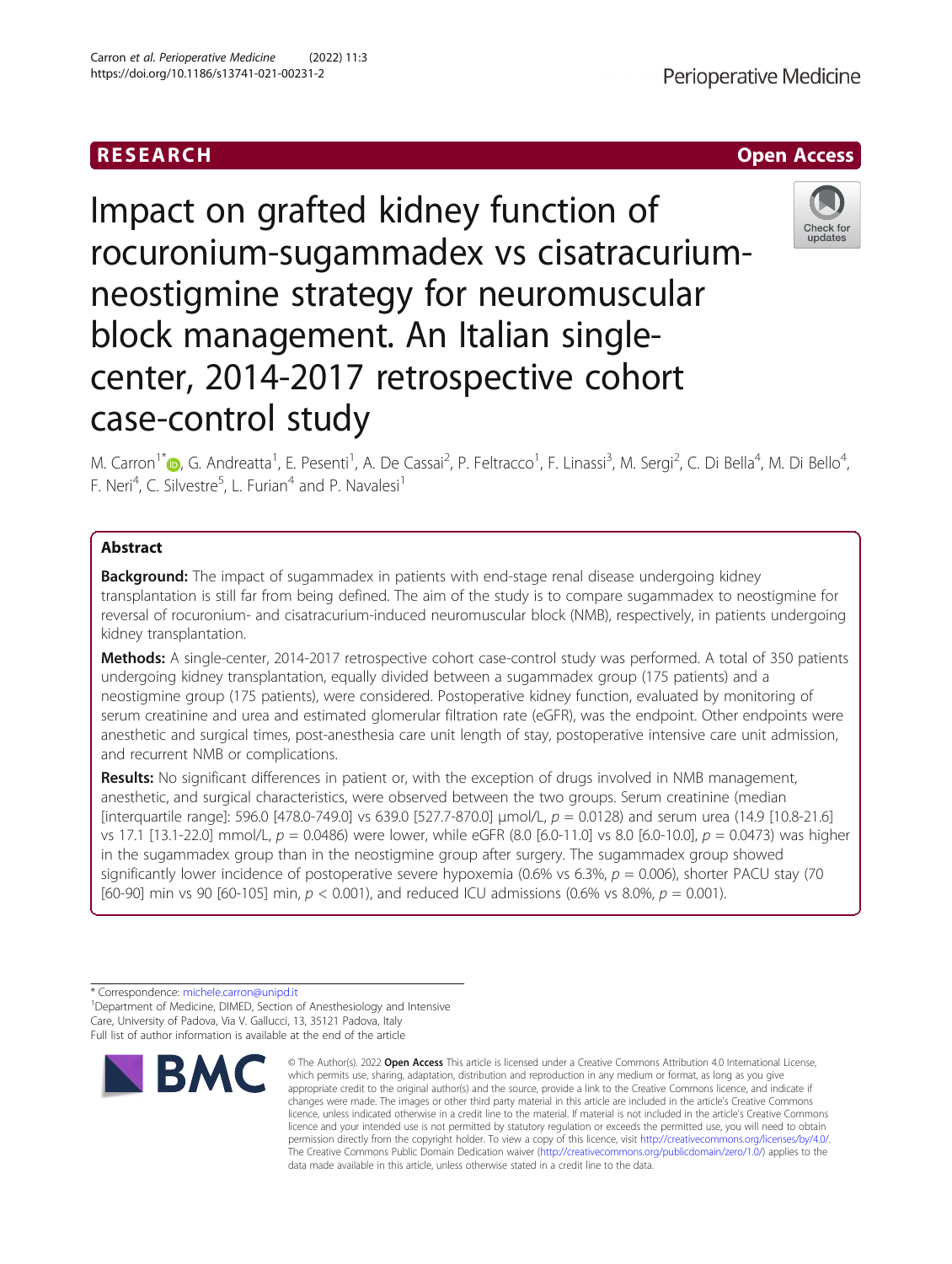Conclusions: Compared to cisatracurium-neostigmine, the rocuronium-sugammadex strategy for reversal of NMB showed a better recovery profile in patients undergoing kidney transplantation.

Keywords: Anesthesia, Neuromuscular block, Rocuronium, Cisatracurium, Sugammadex, Neostigmine, End-stage renal disease, Kidney transplantation

#### Introduction

Kidney transplantation represents the best option to improve survival and quality of life in patients with endstage renal disease (ESRD) (Kellar, [2015\)](#page-10-0).

The surgical procedure of kidney transplantation is generally performed under general anesthesia and presents significant challenges for the anesthesiologist (Martinez et al. [2013](#page-10-0)). A careful anesthetic approach is highly recommended to improve outcomes (Martinez et al. [2013](#page-10-0); De Gasperi et al. [2014;](#page-10-0) Mittel and Wagener, [2017](#page-10-0); Wagener et al. [2020](#page-10-0)). The management of neuromuscular block (NMB) deserves particular attention (Martinez et al. [2013](#page-10-0); Mittel and Wagener, [2017\)](#page-10-0) in order to reduce the incidence of complications due to postoperative residual NMB (De Gasperi et al. [2014](#page-10-0); Miskovic and Lumb, [2017](#page-10-0)). Patients receiving, compared to those not receiving, neuromuscular blocking agents (NMBAs) during general anesthesia are at significantly increased risk of postoperative respiratory complications (adjusted odds ratio [aOR]: 1.86) (Kirmeier et al. [2019](#page-10-0)). Benzylisoquinolinium compounds, such as cisatracurium, and aminosteroid NMBAs, such as rocuronium, are commonly used during general anesthesia for kidney transplantation. There is no evidence supporting the superiority of a specific NMBA. Cisatracurium seems to benefit from certain favor among anesthesiologists because it is inactivated by Hofmann elimination and hydrolysis by esterases independent of renal function, whereas rocuronium is characterized by organ-independent elimination. However, both are associated with slightly prolonged duration of action and require careful neuromuscular function monitoring for safe recovery at the end of surgery (Della Rocca et al. [2003](#page-10-0); Martinez et al. [2013;](#page-10-0) Mittel and Wagener, [2017\)](#page-10-0). While proper neuromuscular function monitoring is crucial in avoiding postoperative complications, particularly respiratory complications (Blobner et al. [2020](#page-9-0)), the choice of reversal drug seems to be no less important (Kheterpal et al. [2020\)](#page-10-0). Compared to neostigmine, an acetylcholinesterase inhibitor traditionally used for reversal of NMB, the use of sugammadex, a modified γ-cyclodextrin developed for the reversal of NMB induced by aminosteroid NMBAs, particularly rocuronium, was associated with a significantly lower incidence of major pulmonary complications (Kheterpal et al. [2020\)](#page-10-0).

Sugammadex is a highly hydrophilic drug and acts in the plasma by encapsulating and inactivating unbound rocuronium to form a 1:1 water-soluble complex. Urinary excretion is the main route of elimination of sugammadex and the sugammadex-rocuronium complex. At this time, sugammadex administration is not recommended by the manufacturer for subjects with severe renal impairment (creatinine clearance [CrCl] < 30 mL/min), including those undergoing standard forms of dialysis (EMA [2021](#page-10-0)).

The safety profile of sugammadex observed in clinical studies involving subjects with severe renal impairment (Staals et al. [2008](#page-10-0); de Souza et al. [2015\)](#page-10-0) has encouraged its use in clinical practice in patients with ESRD (Adams et al. [2020;](#page-9-0) Paredes et al., [2020](#page-10-0)), particularly in those undergoing kidney transplant (Unterbuchner, [2016;](#page-10-0) Ono et al. [2018](#page-10-0); Arslantas and Cevik, [2019;](#page-9-0) Adams et al. [2020](#page-9-0); Vargas et al. [2020](#page-10-0)). However, only retrospective analyses including reports (Unterbuchner, [2016](#page-10-0)) or small cohorts of patients are available in the literature (Ono et al. [2018](#page-10-0); Arslantas and Cevik, [2019;](#page-9-0) Adams et al. [2020](#page-9-0); Vargas et al. [2020\)](#page-10-0). Furthermore, no data exist on the use of sugammadex administered for reversal of deep NMB in patients undergoing kidney transplantation.

So, the aim of our study is to evaluate the impact of sugammadex, given at recommended doses for reversal of a moderate or deep rocuronium-induced NMB, compared to neostigmine, administered for reversal of moderate cisatracurium-induced NMB, on renal function in a large cohort of patients undergoing kidney transplantation.

### Materials and methods

#### Ethical statement and study approval

All procedures performed in the study were in accordance with the ethical standards of the institutional and/ or national research committee and with the 1964 Helsinki Declaration and its later amendments or comparable ethical standards. STROBE recommendations for cohort case-control studies were followed.

This retrospective observational study was approved by our Institutional Review Board (Ethics Committee in Clinical Research—CESC of Padova, Italy, prot.n.42587, 16 July 2020), which waived the requirement to obtain patients' written informed consent (the data were analyzed retrospectively and anonymously).

#### Patients

A total of 350 patients with ESRD undergoing kidney transplantation at our hospital were evaluated. Patients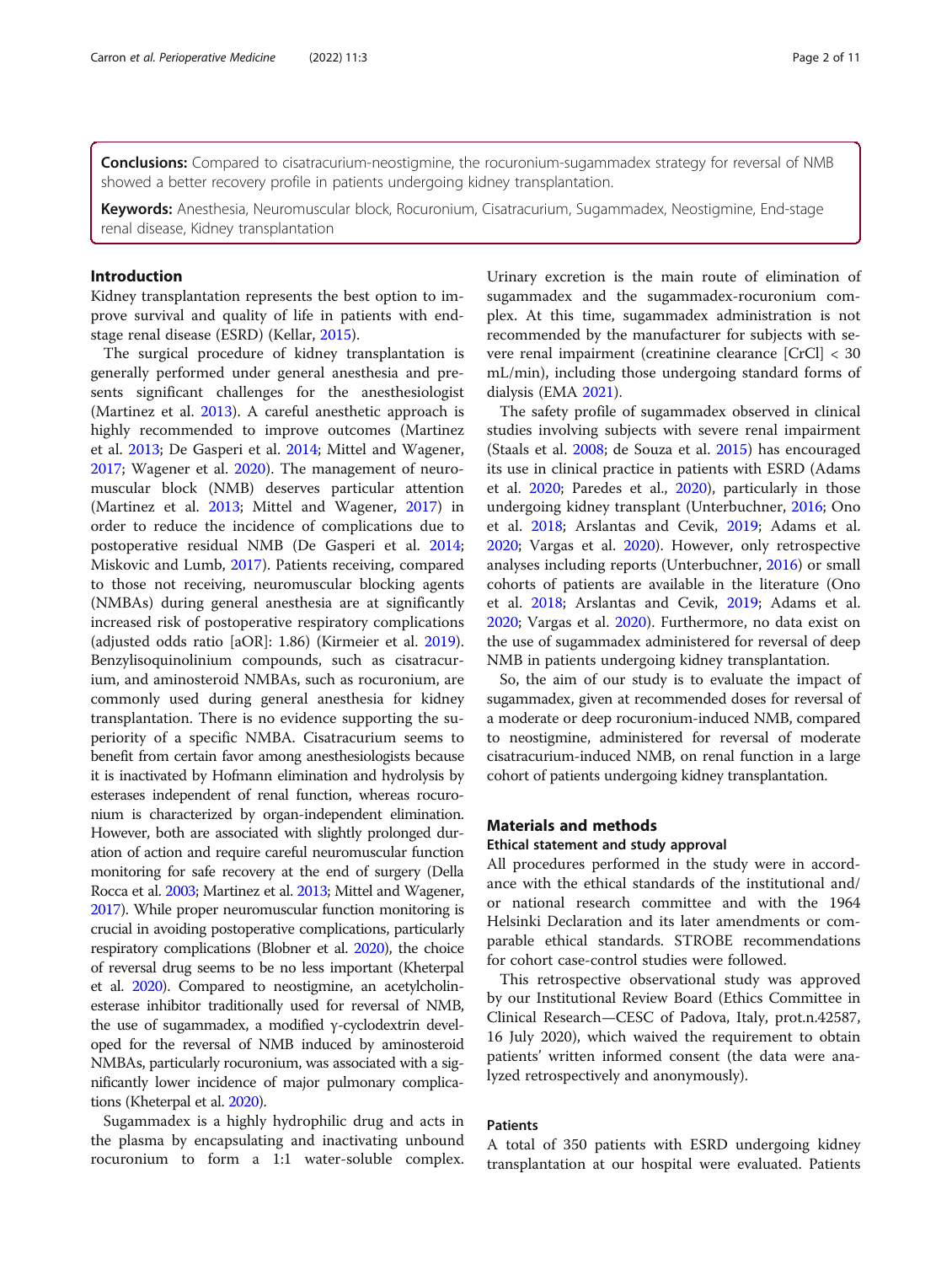were recruited consecutively until the sample size was achieved.

The anesthesia and medical records and the information system's computer database were used to retrieve data about all patients (age  $\geq$  18 years) with ESRD who received sugammadex or neostigmine to reverse rocuronium- or cisatracurium-induced NMB, respectively, during inhalational or intravenous anesthesia for kidney transplantation. Each anesthesia and medical record was reviewed for preoperative, intraoperative, and postoperative data up to 5 days after surgery. Patient demographics, comorbidities (e.g., history of neurological, respiratory, cardiac, abdominal, and metabolic disease), perioperative data including kidney function (serum creatinine and urea, estimated glomerular filtration rate [eGFR]), and postoperative events were considered.

Two distinct time periods that define the matched exposure groups were considered: the pre-sugammadex period, 2014-2015 (from which cisatracurium-neostigmine-treated patients were identified), and the sugammadex period, 2016-2017 (from which rocuronium-sugammadex-treated patients were identified). Sugammadex was introduced in Padua University Hospital in January 2013 and was initially restricted to emergency reversal and routine reversal of rocuronium-induced NMB in selected high-risk patients undergoing anesthesia (Carron M, Baratto F [2016](#page-10-0)). In January 2016, sugammadex use was allowed for routine reversal. This resulted in a switch from utilization of the cisatracurium-neostigmine to the rocuroniumsugammadex strategy. Neostigmine was administered to reverse only moderate cisatracurium-induced NMB, while sugammadex was used for both deep and moderate rocuronium-induced NMB at the end of surgery.

Standard monitoring was adopted, including deep anesthesia and neuromuscular function monitoring. A train-of-four ratio (TOFR)  $\geq$  0.90 was adopted as the criterion for tracheal extubation (Brull and Kopman, [2017](#page-9-0)). All patients received antibiotic prophylaxis (piperacillin 2 g) before surgery, immunosuppression (thymoglobulin 1-1.5 mg/kg or basiliximab 20 mg, and methylprednisolone 500 mg) at the start of surgical procedure, and diuretics (furosemide 100 mg and mannitol 18% 80 mL) during surgery after anastomosis of the renal artery.

After surgery, patients were transferred to the postanesthesia care unit (PACU). Level of consciousness, respiratory rate, pulse oximetry, heart rate, and arterial blood pressure were monitored until discharge to the surgical ward. Pain and postoperative nausea and vomiting (PONV) were assessed using a numeric rating scale (NRS) from  $0 =$  no pain or nausea to  $10 =$  worst possible pain or nausea. Patients were also assessed for clinical evidence of residual or recurrent NMB (e.g., muscle weakness, oxygen desaturation, hypoventilation, critical respiratory event). Patients with a pain NRS score of > 3 in the PACU received rescue analgesics (paracetamol 1 g and tramadol 1 mg/kg intravenously). Patients with a PONV NRS score of > 3 received a rescue dose of droperidol 0.625-1.25 mg intravenously.

#### Endpoints

Serum creatinine (primary endpoint) and serum urea and eGFR (secondary endpoints) for monitoring kidney function for up to 5 days after surgery represented the main endpoints of the study. Other endpoints were anesthetic and surgical times, length of PACU stay, intensive care unit (ICU) admission, clinical evidence of postoperative respiratory complications (e.g., hypoxemia with peripheral arterial blood oxygen saturation  $[SaO<sub>2</sub>]$ < 90%, critical respiratory event) or cardiovascular event (e.g., stroke, myocardial ischemia, heart failure, hypertension, arrhythmia), PONV NRS score of > 3, pain NRS score of > 3, residual or recurrent NMB, and presence of any other postoperative complications within 24 h after surgery that required treatment.

For respiratory function, gas exchange analysis of arterial blood (pH, arterial partial pressures of oxygen [PaO<sub>2</sub>] and carbon dioxide [PaCO<sub>2</sub>]) performed 15-20 min after tracheal extubation was considered. For cardiac function, heart rate (HR) and systolic (SBP) and diastolic (DBP) arterial blood pressures evaluated 15-20 min after tracheal extubation were considered.

Data were collected by researchers without any involvement in the management of patients. They created a dataset with anonymized data for statistical analysis performed by researchers not involved with data collection.

#### Statistical analysis

The sample size was based on the following assumptions: a mean difference of 44.2 μmol/L of serum creatinine in the first postoperative day between the sugammadex group and the neostigmine group as clinically relevant in the postoperative period (Kork et al. [2015](#page-10-0); Gameiro et al. [2018](#page-10-0)), type I error equal to 0.05, and type II error equal to 0.2 (power  $[1-\beta] = 0.8$ ). Considering these assumptions, the sample size was calculated as 350 patients, equally divided between the sugammadex group (175 patients) and the neostigmine group (175 patients).

Descriptive analysis was used to summarize the sample's characteristics. The normality of the distribution of quantitative characteristics was analyzed using the Shapiro-Wilk test. Continuous normally distributed variables are expressed as mean  $\pm$  standard deviation (SD). Median and interquartile range (IQR) values are reported for non-normally distributed variables. The twotailed Student's t test or two-tailed Mann-Whitney U test was used to compare normally and non-normally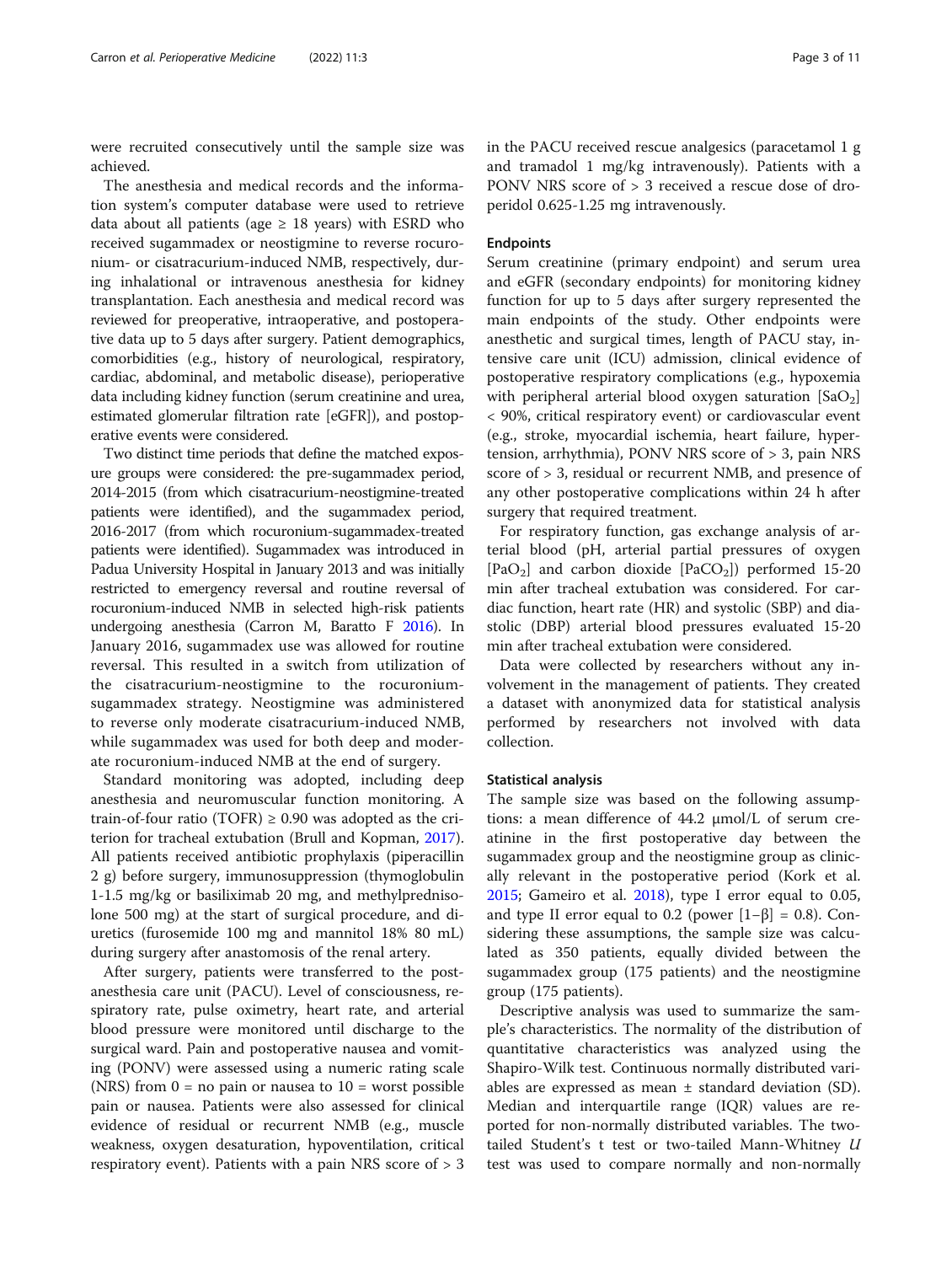distributed variables, respectively, between the sugammadex and neostigmine groups. Categorical data were reported as an absolute number and as a percentage (%) and compared using a  $\chi^2$  or Fisher's exact test. To determine the strength and direction of association between two variables, Bravais-Pearson's correlation test was used for normally distributed variables, and Spearman's rank correlation test was used for non-normally distributed variables. Multiple linear regression analysis was used to examine the relationship between one dependent variable and the independent variables. Using the Akaike information criterion, backward and forward stepwise regression was performed to select the best model. Correlation coefficients (CCs), estimate coefficients (ECs), standard errors (SEs),  $t$  values, and  $p$  values were determined. Statistical significance was set at  $p$  values < 0.05. All statistical analyses were performed using R version 3.4.0 (2017-04-21).

#### Results

No significant differences in demographic or other patient characteristics were observed between the sugammadex and neostigmine groups (Table 1). With the exception of NMBAs and reversal drugs, no differences in anesthetic and surgical characteristics were observed

Table 1 Patients' characteristics

between the two groups (Table [2](#page-4-0)). Sugammadex was administered for reversal of moderate and deep NMB in 57.7% and 42.3% of cases, respectively. In the postoperative period, the sugammadex group showed significantly lower incidence of hypoxemia, shorter PACU stays, and reduced ICU admissions (Table [2\)](#page-4-0). No patient in either group exhibited clinical evidence of major postoperative complications.

Regarding perioperative kidney function, serum creatinine (596.0 [478.0-749.0] vs 639.0 [527.7-870.0] μmol/ L,  $p = 0.0128$ ) and serum urea (14.9 [10.8-21.6] vs 17.1 [13.1-22.0] mmol/L,  $p = 0.0486$ ) were lower, while eGFR  $(8.0 \; [6.0-11.0] \; \text{vs} \; 8.0 \; [6.0-10.0], \; p = 0.0473)$  was higher in the sugammadex group than in the neostigmine group after surgery (Table [3,](#page-5-0) Fig. [1](#page-6-0)). Serum urea remained significantly lower in the first 3 postoperative days (Table [3](#page-5-0)). No differences in kidney function were observed between the moderate and deep groups of sugammadex patients (Table [3](#page-5-0)). The proportion of patients with an increase in serum creatinine to > 44 μmol/L was higher in the sugammadex group than in the neostigmine group (first postoperative day: 40 [22.9%] vs 33 [18.9%],  $p = 0.430$ ; fifth postoperative day:  $(15 [8.6\%] \text{ vs } 14 [8.0\%], p = 1.0)$ . However, the need for postoperative dialysis was higher in the neostigmine

| Characteristic                    | NEO $(n = 175)$             | SUG ( $n = 175$ )           | P value |
|-----------------------------------|-----------------------------|-----------------------------|---------|
| Sex, M/F, n (%)                   | 117 (66.9)/58(33.1)         | 104 (59.4)/71 (40.6)        | 0.184   |
| Age, years [IQR]                  | 52 [40.5-63]                | 52 [43.5-60]                | 0.654   |
| Height, cm [IQR]                  | 170 [165-176]               | 170 [164-176]               | 0.355   |
| Weight, kg [IQR]                  | 70 [62-80]                  | 68 [55-78]                  | 0.186   |
| BMI, kg/m <sup>2</sup> [IQR]      | 24.22 [22-26.2]             | 23.6 [20.4-26.1]            | 0.194   |
| ASA, II/III/IV, n (%)             | 34 (19.4)/137(78.3)/4 (2.3) | 26 (14.9)/148(84.6)/1 (0.6) | 0.197   |
| Neurovascular disease, n (%)      | 6(3.4)                      | 10(5.7)                     | 0.444   |
| Respiratory disease, n (%)        | 18 (10.3)                   | 26 (14.9)                   | 0.195   |
| • Obstructive, n (%)              | 8(4.6)                      | 11(6.3)                     | 0.638   |
| • Other, $n$ (%)                  | 10(5.7)                     | 15(8.6)                     | 0.407   |
| Cardiovascular disease, n (%)     | 137 (78.3)                  | 147 (84)                    | 0.219   |
| • Hypertension, n (%)             | 124 (70.9)                  | 130 (74.3)                  | 0.549   |
| • Other, $n$ (%)                  | 13(7.9)                     | 17(9.7)                     | 0.529   |
| Abdominal disease, n (%)          | 63 (36)                     | 79 (45.1)                   | 0.102   |
| Impaired glucose tolerance, n (%) | 25(14.3)                    | 30 (17.1)                   | 0.557   |
| Dyslipidaemia, n (%)              | 30 (17.1)                   | 32 (18.3)                   | 0.889   |
| Other disease, n (%)              | 16(9.1)                     | 13(7.4)                     | 0.699   |
| Previous KTx, n (%)               | 18 (10.3)                   | 16(9.1)                     | 0.857   |

NMB neuromuscular block, NEO group of patients receiving neostigmine for reversal of cisatracurium-induced NMB, SUG group of patients receiving sugammadex for reversal of rocuronium-induced NMB, M male, F female, BMI body mass index, ASA American Society of Anesthesiologists physical status; neurovascular disease: history of transient ischemic attack, stroke, cerebral hemorrhage; respiratory disease: history of asthma, chronic obstructive pulmonary disease, or other diseases (restrictive lung diseases); cardiovascular disease: history of coronary artery disease, arrhythmia, heart failure, hypertension, disorders of the peripheral vascular system; abdominal disease: gastrointestinal disease (history of peptic ulcer, gastroesophageal reflux disease, irritable bowel syndrome, diverticular diseases, colitis, anal disease) and liver disease; other disease: rheumatic disease and musculoskeletal disease. Previous KTx previous kidney transplantation. Data are expressed as median [interquartile range, IQR] or number, n (%)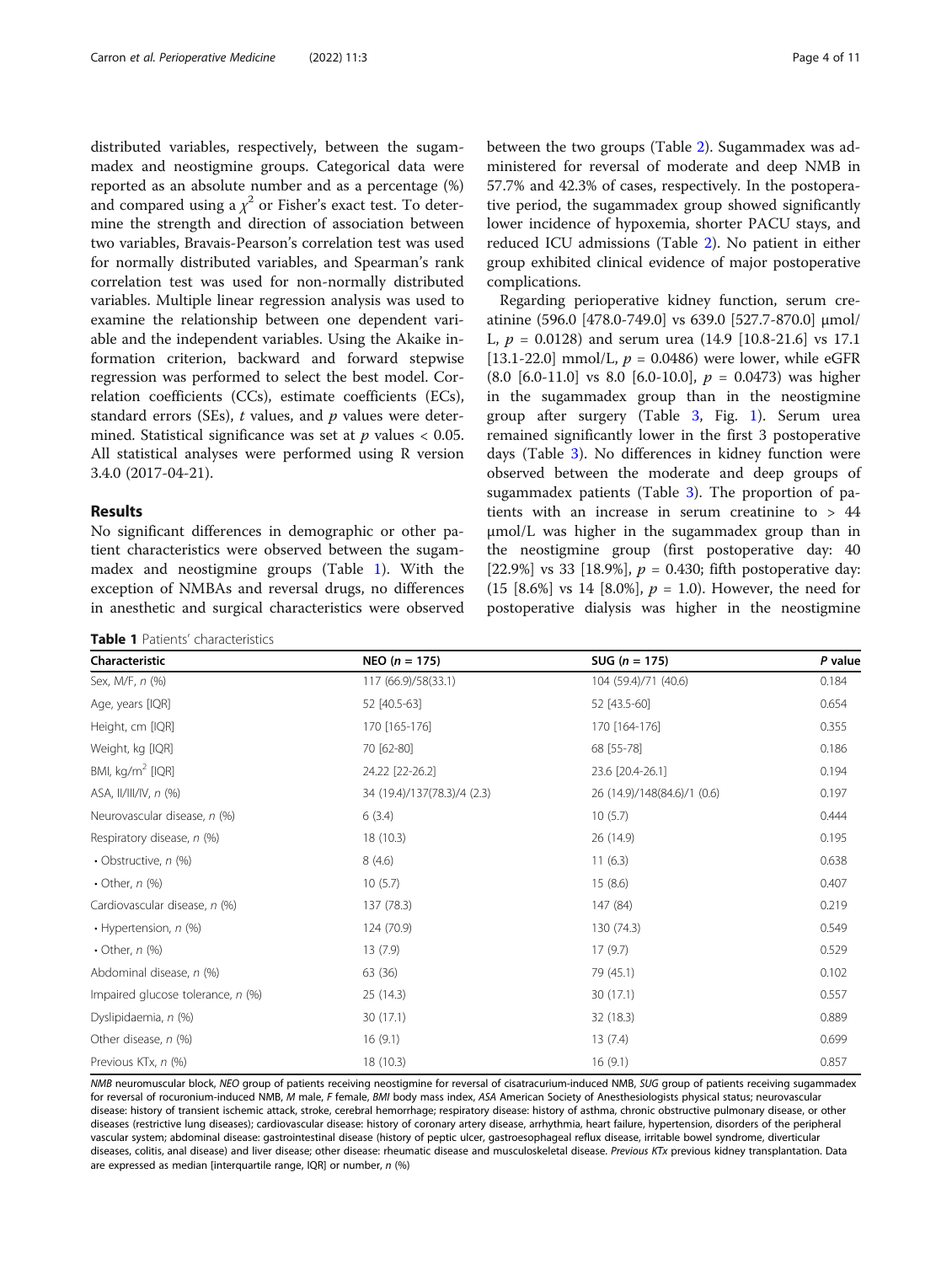#### <span id="page-4-0"></span>Table 2 Perioperative period

| <b>Medications</b>                   | NEO ( $n = 175$ )   | SUG ( $n = 175$ )   | P value |
|--------------------------------------|---------------------|---------------------|---------|
| Intraoperative period                |                     |                     |         |
| Intravenous anesthesia, n (%)        | 62 (35.4)           | 56 (32)             | 0.572   |
| Inhalational anesthesia, n (%)       |                     |                     |         |
| • Sevoflurane, n (%)                 | 65 (37.1)           | 58 (33.1)           | 0.502   |
| • Desflurane, $n$ (%)                | 48 (27.4)           | 61 (34.9)           | 0.166   |
| Fentanyl, n (%)                      | 67 (38.3)           | 72 (41.1)           | 0.662   |
| Remifentanil, n (%)                  | 86 (49.1)           | 92 (52.6)           | 0.593   |
| Ketamine, n (%)                      | 20 (11.4)           | 15 (8.6)            | 0.476   |
| Paracetamol, n (%)                   | 153 (87.4)          | 159 (90.9)          | 0.391   |
| Morphine, n (%)                      | 27 (15.4)           | 25 (14.3)           | 0.881   |
| Tramadol, n (%)                      | 99 (56.6.4)         | 92(52.6.3)          | 0.520   |
| Vasoactive drugs, n (%)              | 38 (21.7)           | 35(20)              | 0.793   |
| Droperidol, n (%)                    | 39 (22.3.9)         | 42 (24)             | 0.800   |
| Ondansetron, n (%)                   | 149 (85.1)          | 141 (80.6)          | 0.321   |
| Clonidine, n (%)                     | 15(8.6)             | 9(5.1)              | 0.290   |
| Pethidine, n (%)                     | 10(5.7)             | 7(4.0)              | 0.620   |
| Cisatracurium, mg [IQR]              | 36.9 [21.8-70.1]    | $0.0$ $[0.0 - 0.0]$ | < 0.001 |
| Rocuronium, mg [IQR]                 | $0.0$ $[0.0 - 0.0]$ | 110.0 [60.0-220.0]  | < 0.001 |
| Atropine (%)                         | 141 (80.6)          | 0.0(0.0)            | < 0.001 |
| Neostigmine (%)                      | 175.0 (100)         | 0.0(0.0)            | < 0.001 |
| Neostigmine, µg/kg                   | 29.9 [12.2-67.4]    | $0.0$ $[0.0 - 0.0]$ | < 0.001 |
| Sugammadex 2 mg/kg (%)               | 0(0.0)              | 101(57.7)           | < 0.001 |
| Sugammadex 4 mg/kg (%)               | 0(0.0)              | 74 (42.3)           | < 0.001 |
| Fluid total, ml                      | 2100 [1800-2500]    | 2100 [1700-2400]    | 0.168   |
| Surgery, min [IQR]                   | 185 [155-237.5]     | 180 [150-225]       | 0.116   |
| Anesthesia, min [IQR]                | 235 [210-292.5]     | 240 [205-285]       | 0.589   |
| Postoperative period                 |                     |                     |         |
| $SpO2$ at T15, %                     | 99 [98-99]          | 99 [98-100]         | 0.117   |
| HR at T15, beats/min [IQR]           | 81.0 [71-91]        | 82 [72.5-92.5]      | 0.271   |
| SBP at T15, mmHg [IQR]               | 140.0 [130-154.5]   | 145 [128.5-157.5]   | 0.503   |
| DBP at T15, mmHg [IQR]               | 80.0 [71.0-87.5.5]  | 79 [70.0-88.0]      | 0.348   |
| pH at T15 [IQR]                      | 7.36 [7.33-7.4]     | 7.36 [7.33-7.39]    | 0.671   |
| PaO <sub>2</sub> at T15, mmHg [IQR]  | 88.6 [76-103.2]     | 89.2 [79.5-101.4]   | 0.253   |
| PaCO <sub>2</sub> at T15, mmHg [IQR] | 39.6 [36.2-42.4]    | 39.7 [36.4-43.6]    | 0.207   |
| Pain NRS>3 at T15, n (%)             | 18 (10.3)           | 14(8.0)             | 0.579   |
| PONV NRS>3 at T15, n (%)             | 13(7.4)             | 8(4.6)              | 0.368   |
| Hypoxemia, n (%)                     | 11(6.3)             | 1(0.6)              | 0.006   |
| Antihypertensive drugs, n (%)        | 16(9.1)             | 9(5.1)              | 0.212   |
| PACU stay, min [IQR]                 | 90 [60-105]         | 70 [60.0-90.0]      | < 0.001 |
| ICU admission, n (%)                 | 14 [8.0]            | 1[0.6]              | 0.001   |

NMB neuromuscular block, NEO group of patients receiving neostigmine for reversal of cisatracurium-induced NMB, SUG group of patients receiving sugammadex for reversal of rocuronium-induced NMB; vasoactive drugs: repeated administration of etilefrine or ephedrine, or dopamine infusion; surgery: time from skin incision to the placement of the last suture; anesthesia: time from tracheal intubation to tracheal extubation; PACU (postanesthesia care unit): time from PACU admission to discharge to the surgical ward, ICU intensive care unit,  $SpO<sub>2</sub>$  peripheral arterial blood oxygen saturation, PaO<sub>2</sub> arterial partial pressure of oxygen, PaCO<sub>2</sub> arterial partial pressure of carbon dioxide, HR heart rate, SBP systolic arterial blood pressure, DBP diastolic arterial blood pressure, T15 15 min after tracheal extubation, NRS numeric rating scale, PONV postoperative nausea and vomiting, hypoxemia oxygen desaturation (SaO<sub>2</sub><90%) requiring treatment; antihypertensive drugs: clonidine, urapidil; amlodipine, labetalol; diltiazem. Data are expressed as median [interquartile range, IQR] or number, n (%)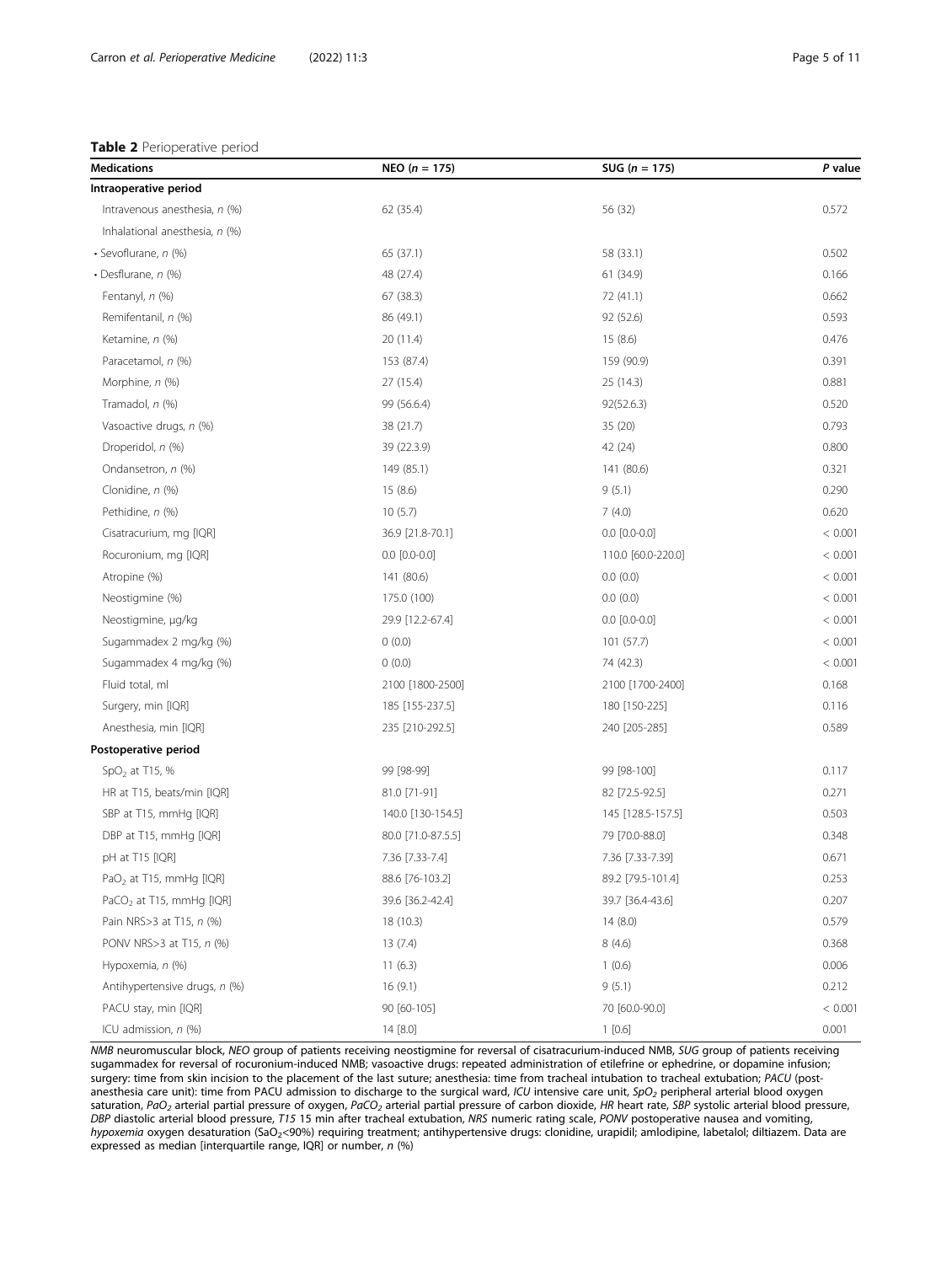<span id="page-5-0"></span>

| Table 3 Perioperative kidney function                                                                                                                                                                                                                                                                                                                                                                                                                                                                                                                                                                                                                                                                        |                     |                                |                                                        |                     |                      |                     |                     |
|--------------------------------------------------------------------------------------------------------------------------------------------------------------------------------------------------------------------------------------------------------------------------------------------------------------------------------------------------------------------------------------------------------------------------------------------------------------------------------------------------------------------------------------------------------------------------------------------------------------------------------------------------------------------------------------------------------------|---------------------|--------------------------------|--------------------------------------------------------|---------------------|----------------------|---------------------|---------------------|
| Variable                                                                                                                                                                                                                                                                                                                                                                                                                                                                                                                                                                                                                                                                                                     | <b>Baseline</b>     | 8                              | δ                                                      | 2                   | B                    | Ճ                   | 59                  |
| Creatinine (µmol/L) [IQR]                                                                                                                                                                                                                                                                                                                                                                                                                                                                                                                                                                                                                                                                                    |                     |                                |                                                        |                     |                      |                     |                     |
| <b>D</b><br>NEO                                                                                                                                                                                                                                                                                                                                                                                                                                                                                                                                                                                                                                                                                              | 753.0 [614.5-993.5] | 639.0 [527.7-870.0]            | 558.0 [365.5-720.5]                                    | 397.0 [202.5-643.5] | 253.0 [137.5-555.5]  | 190.0 [121.5-439.5] | 170.0 [115.0-430.5] |
| <b>SUG</b>                                                                                                                                                                                                                                                                                                                                                                                                                                                                                                                                                                                                                                                                                                   | 759.0 [585.5-948.5] | *<br>596.0 [478.0-749.0]       | 504.0 [370.0-658.0]                                    | 384.0 [170.0-596.5] | 214.0 [126.5-496.5]  | 183.0 [117.0-433.5] | 162.0 [107.5-379.0] |
| Creatinine (µmol/L) [IQR]                                                                                                                                                                                                                                                                                                                                                                                                                                                                                                                                                                                                                                                                                    |                     |                                |                                                        |                     |                      |                     |                     |
| $SUG < 4$ mg/kg (101 pts)                                                                                                                                                                                                                                                                                                                                                                                                                                                                                                                                                                                                                                                                                    | 757.0 [592.0-944.0] | $0$ [502.0-744.0]<br>605.      | 484.0 [367.0-642.0]                                    | 360.0 [170.0-611.0] | 228.0 [134.0-500.0]  | 85.0 [126.0-437.0]  | 168.0 [121.0-399.0] |
| $SUG \geq 4$ mg/kg (74 pts)                                                                                                                                                                                                                                                                                                                                                                                                                                                                                                                                                                                                                                                                                  | 763.5 [573.0-953.0] | 564.5 [461.5-798.5]            | 511.5 [378.5-680.5]                                    | 400.5 [173.5-569.0] | 208.0 [119.7-494.0]  | 169.0 [104.7-422.0] | 155.0 [100.0-362.0] |
| Urea (mmol/L) [IQR]                                                                                                                                                                                                                                                                                                                                                                                                                                                                                                                                                                                                                                                                                          |                     |                                |                                                        |                     |                      |                     |                     |
| <b>DED</b>                                                                                                                                                                                                                                                                                                                                                                                                                                                                                                                                                                                                                                                                                                   | 18.7 [13.85-24.95]  | $[13.1 - 22.0]$<br>17.1        | 17.5 [13.5-21.8]                                       | 17.9 [12.4-24.9]    | 16.4 [10.4-25.4]     | 15.8 9.9-27.6       | 14.7 [9.6-25.3]     |
| <b>SUG</b>                                                                                                                                                                                                                                                                                                                                                                                                                                                                                                                                                                                                                                                                                                   | 17.6 [13.62-23.6]   | $9$ [10.8-21.6] $*$<br>ż,      | $15.3$ [11.3-19.8] *                                   | 15.9 [8.8-20.5]     | ∗<br>14.9 [7.5-20.7] | 14.2 [7.7-23.0]     | 12.9 [7.7-24.7]     |
| Urea (mmol/L) [IQR]                                                                                                                                                                                                                                                                                                                                                                                                                                                                                                                                                                                                                                                                                          |                     |                                |                                                        |                     |                      |                     |                     |
| $SUG < 4$ mg/kg (101 pts)                                                                                                                                                                                                                                                                                                                                                                                                                                                                                                                                                                                                                                                                                    | 17.44 [13.93-24.09] | 15.48 [11.96-22.82]            | 15.9 [11.5-19.7]                                       | 16.4 [10.0-20.6]    | 14.7 [8-20.8]        | 14.4 [8.45-22.8]    | 14.37 [8.2-23.9]    |
| $SUG \geq 4$ mg/kg (74 pts)                                                                                                                                                                                                                                                                                                                                                                                                                                                                                                                                                                                                                                                                                  | 17.6 [12.5-23.42]   | 14.3 [10.3-20.64]              | 14.45 [11.0-19.8]                                      | 14.7 [7.45-20.47]   | 15.1 [6.69-20.7]     | 13.35 [7.12-23.32]  | 12.5 [7.2-25.5]     |
| eGFR [IQR]                                                                                                                                                                                                                                                                                                                                                                                                                                                                                                                                                                                                                                                                                                   |                     |                                |                                                        |                     |                      |                     |                     |
| <b>SHO</b>                                                                                                                                                                                                                                                                                                                                                                                                                                                                                                                                                                                                                                                                                                   | 6.0 [5.0-8.0]       | [6.0-10.0]<br>$\frac{1}{80}$   | 9.0 [7.0-14.0]                                         | 13.0 [7.5-29.0]     | 21.0 [9.0-43.5]      | 31.0 [11.0-51.0]    | 35.0 [12.2-53.7]    |
| <b>SUG</b>                                                                                                                                                                                                                                                                                                                                                                                                                                                                                                                                                                                                                                                                                                   | 6.0 [5.0-8.0]       | $8.0$ [6.0-11.0] $*$           | 10.0 [7.0-14.5]                                        | 14.0 [8.0-36.0]     | 23.0 [10.0-52.5]     | 32.0 [12.0-59.5]    | 36.0 [14.0-61.0]    |
| eGFR [IQR]                                                                                                                                                                                                                                                                                                                                                                                                                                                                                                                                                                                                                                                                                                   |                     |                                |                                                        |                     |                      |                     |                     |
| $SUG < 4$ mg/kg (101 pts)                                                                                                                                                                                                                                                                                                                                                                                                                                                                                                                                                                                                                                                                                    | 6.0 [5.0-8.0]       | 8.0 [6.0-11.0]                 | 10.0 [7.0-15.0]                                        | 15.0 [8.0-38.0]     | 23.0 [10.0-52.0]     | 32.0 [13.0-55.0]    | 36.0 [14.0-56.0]    |
| $SUG \geq 4 \, mg/kg$ (74 pts)                                                                                                                                                                                                                                                                                                                                                                                                                                                                                                                                                                                                                                                                               | 6.0 [5.0-8.0]       | [6.0-10.0]<br>$\overline{8.0}$ | 9.0 [6.0-12.75]                                        | 14.0 [8.0-33.75]    | 26.0 [10.0-54.0]     | 33.0 [12.0-63.75]   | 37.0 [15.0-64.0]    |
| transplantation (D0) and in each of the following five postoperative days (D1-D5), eGRF estimated glomerular filtration rate, creatinine and urea serum creatinine and serum urea, eGRF estimated glomerular filtration<br>MMB neuromuscular block, MEO group of patients receiving neostigmine for reversal of cisatracurium-induced NMB, SUG group of patients receiving sugammadex for reversal of rocuronium-induced NMB,<br>kg and SUG 24 mg/kg sugammadex dose per kg of body weight for reversal of moderate or deep NMB, respectively, baseline value before kidney transplantation, DO-DS values obtained the day of kidney<br>rate. Data are expressed as median [interquartile range, IQR]. (*) = |                     |                                | significant $p$ value (< 0.05) at intergroups analysis |                     |                      |                     | $SUG < 4$ mg/       |

Table 3 Perioperative kidney function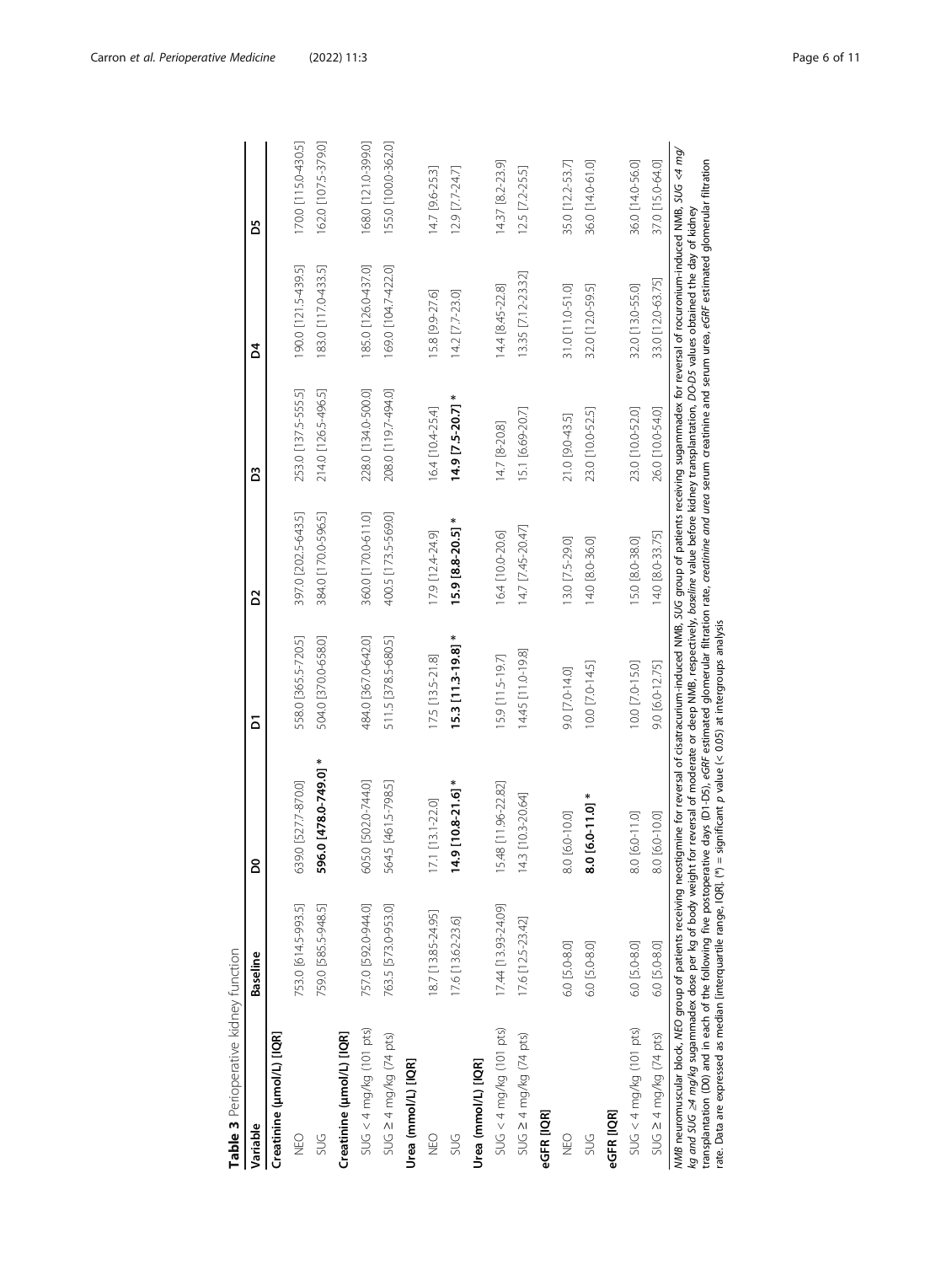<span id="page-6-0"></span>

group than in the sugammadex group (21 [12%] vs 18  $[10.3\%]$ ,  $p = 0.734$ ).

level of postoperative serum creatinine (EC = −0.607; SE  $= 0.227$ ;  $t = -2.666$ ;  $p = 0.008$ ).

Body weight (CC = 0.282;  $p < 0.0001$ ), height (CC = 0.281;  $p < 0.0001$ ), body mass index (BMI) (CC = 0.165; p  $= 0.0019$ ), preoperative serum creatinine (CC = 0.779; p < 0.0001), and neostigmine (CC =  $-0.265$ ;  $p < 0.001$ ) were correlated with postoperative serum creatinine (Fig. [2](#page-7-0)). No significant correlations were observed with other drugs involved in NMB management (Fig. [2](#page-7-0)).

During fitted multiple linear regression analysis, body weight (EC = 3.092; SE = 0.988;  $t = 3.127$ ;  $p = 0.0019$ ) and preoperative serum creatinine (EC =  $0.706$ ; SE = 0.027; t =  $-25.64$ ;  $p < 0.0001$ ) were the only variables associated with a higher level of postoperative serum creatinine, while rocuronium was associated with a lower

#### **Discussion**

In this study, sugammadex administered to reverse a rocuronium-induced NMB has been shown to improve recovery after kidney transplantation. Compared to the cisatracurium-neostigmine strategy, the rocuroniumsugammadex strategy resulted in lower incidence of postoperative respiratory events, faster discharge to the surgical ward, lower ICU admission, and better values of kidney function after surgery.

In patients with renal impairment, sugammadex was shown to effectively reverse both moderate (Staals et al. [2008](#page-10-0); Staals et al. [2010](#page-10-0)) and deep (Cammu et al. [2012](#page-10-0);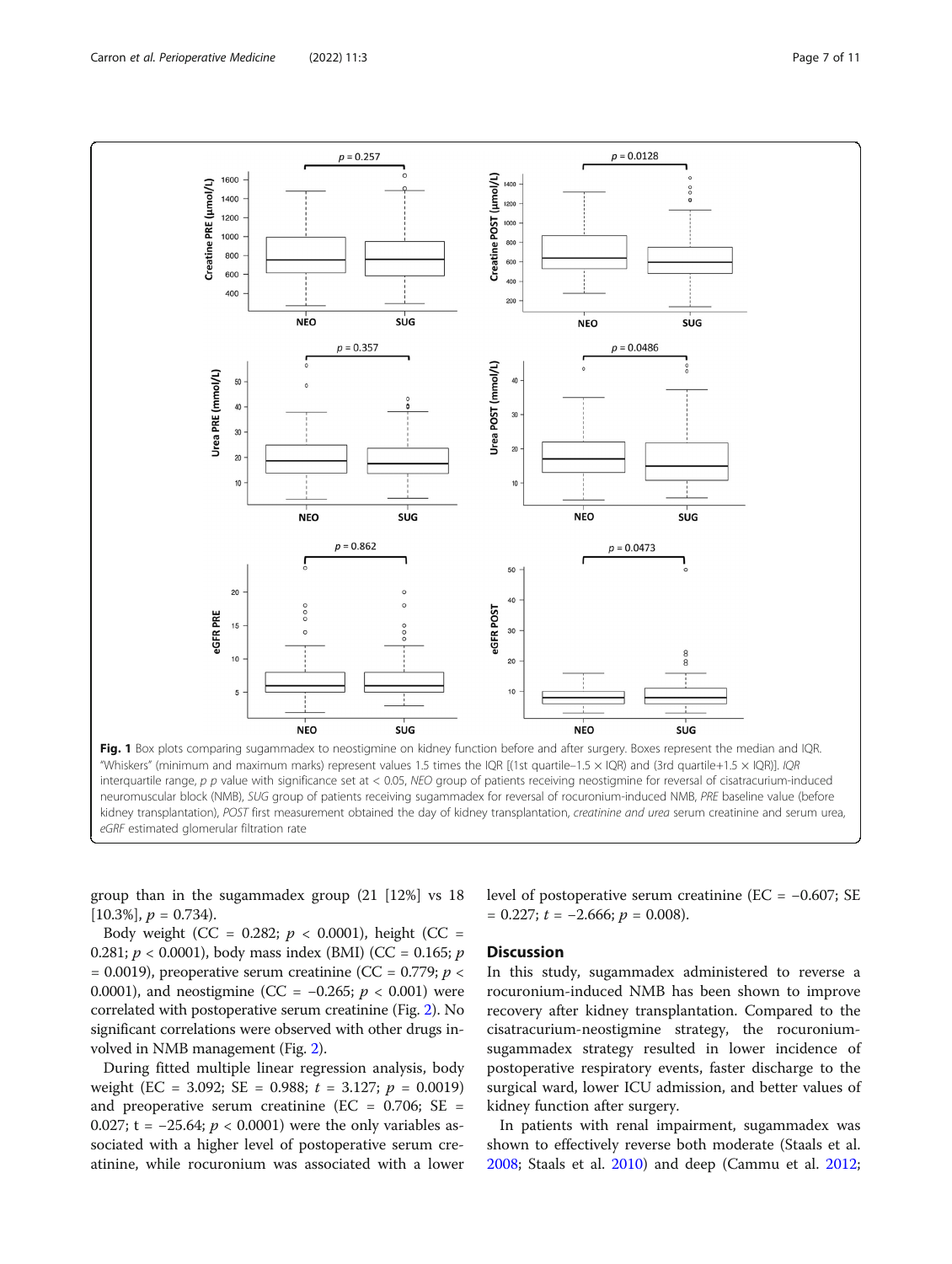<span id="page-7-0"></span>

de Souza et al. [2015;](#page-10-0) Panhuizen et al. [2015](#page-10-0)) rocuroniuminduced NMB. No complications definitely, probably, or possibly related to the reversal drug have been reported (Staals et al. [2008](#page-10-0); Staals et al. [2010;](#page-10-0) Cammu et al. [2012](#page-10-0); de Souza et al. [2015;](#page-10-0) Panhuizen et al. [2015\)](#page-10-0). In patients undergoing kidney transplantation, successful use of sugammadex for reversal of moderate rocuronium-induced NMB has been reported by retrospective observational studies (Unterbuchner, [2016;](#page-10-0) Ono et al. [2018](#page-10-0); Arslantas and Cevik, [2019](#page-9-0); Adams et al. [2020](#page-9-0); Paredes et al., [2020;](#page-10-0) Vargas et al. [2020](#page-10-0)). Potential effects of sugammadex, or sugammadexrocuronium complex, on renal function and the risk of postoperative recurrence of NMB are the main concerns about the rocuronium-sugammadex strategy in subjects with ESRD, including those undergoing kidney transplantation.

After administration, sugammadex (and sugammadexrocuronium complexes) is renally excreted (Bom et al. [2009;](#page-9-0) Staals et al. [2010](#page-10-0)). In a pharmacokinetic study, excretion of (14)C-labeled sugammadex was rapid, with around 70% of the dose excreted within 6 h and around 90% within 24 h. Consequently, the major route of elimination of rocuronium changes from the hepatic to the renal route (Peeters et al. [2011\)](#page-10-0). In patients with ESRD, total plasma clearance of sugammadex was 17 times lower and mean elimination half-life was 16 times higher in the renal failure group compared to control (Staals et al. [2010](#page-10-0)). Therefore, administration of sugammadex after rocuronium results in lengthened exposure of renal glomeruli and tubules to sugammadex and sugammadexrocuronium complexes, leading to their hypothesized role in the renal impairment after surgery (Bostan et al. [2011](#page-9-0)).

However, cyclodextrins are highly water-soluble cyclic oligosaccharides without intrinsic biological activity; it is therefore unlikely that side effects will occur after admin-istration (Staals et al. [2011\)](#page-10-0). Toxicity studies on  $\gamma$ cyclodextrins have shown that the drugs are well tolerated and elicit no toxicological effects (Munro et al. [2004](#page-10-0)). Also, sugammadex, belonging to the family of  $\gamma$ cyclodextrins, is biologically inactive and, administered at the recommended dose, has been shown to be well tolerated in patients with renal impairment (Staals et al. [2008](#page-10-0); Staals et al. [2010](#page-10-0); Cammu et al. [2012](#page-10-0); de Souza et al. [2015](#page-10-0); Adams et al. [2020;](#page-9-0) Paredes et al., [2020](#page-10-0)). In an experimental study, only sugammadex administered at a higher dose (96 mg/kg) than recommended ( $\leq$  16 mg/kg) resulted in a significant increase of histopathological changes in the rat kidney (dilatation, vascular vacuolation and hypertrophy, lymphocyte infiltration, and tubular cell sloughing) compared to the control group (Bostan et al. [2011\)](#page-9-0). Similar findings were reported in streptozotocin-induced diabetic rats. Diabetic nephropathy predisposes to changes in kidney tissues, including inflammation, degeneration, necrosis, tubular dilatation, tubular cell degeneration, dilatation in Bowman's space, tubular hyaline casts, and lymphocyte infiltration. In renal tissue samples, a significant increase in histopathological changes was found after sugammadex 96 mg/kg but not sugammadex 16 mg/kg treatment compared to diabetic control (Kip et al. [2015](#page-10-0)). These results suggest that, at recommended doses, sugammadex does not significantly impact renal function (Bostan et al. [2011](#page-9-0)), also in case of diabetic nephropathy (Kip et al. [2015](#page-10-0)). In a dose-finding and safety study in adult patients,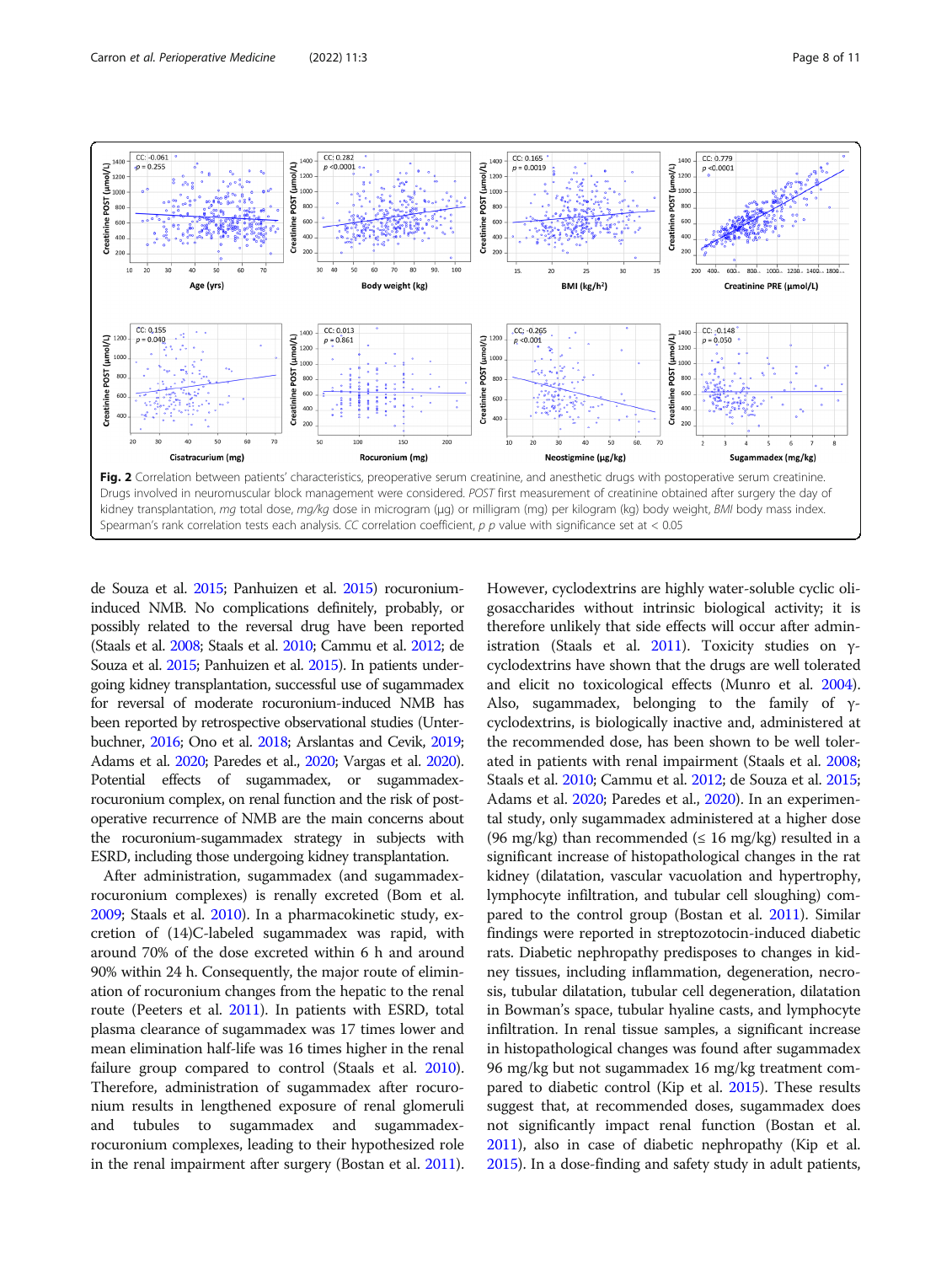abnormal levels of N-acetyl-glucosaminidase were only found in 5 of 20 patients included in the intent-to-treat population and safety population (Sorgenfrei et al. [2006](#page-10-0)). However, changes in urinalysis were reported in the active treatment groups (sugammadex 0.5-4.0 mg/kg) as well as in the placebo group but were not considered to be clinically relevant (Sorgenfrei et al. [2006\)](#page-10-0).

The impact on renal function of sugammadex compared to neostigmine for reversal of NMB also deserves consideration. A study designed to evaluate the cytotoxic, genotoxic, and apoptotic effects of different dosages of both reversal drugs on human embryonic renal (HEK-293) cells showed that neostigmine administered in vitro at 50, 100, 250, and 500 μg/mL had greater cytotoxic, genotoxic, and apoptotic effects on HEK-293 cells than the equivalent dosages of sugammadex (Büyükfırat et al. [2018](#page-10-0)). In adult patients undergoing desflurane/opioid anesthesia who received neostigmine 40 μg/kg and sugammadex 4 mg/kg to reverse rocuronium-induced NMB, renal glomerular filtration and tubular functions were minimally affected. However, these effects were greater with neostigmine than with sugammadex. No significant changes were observed for serum creatinine and urea levels between the two groups. Instead, in urinalysis, the postoperative value of cystatin C, a specific marker of glomerular function, was found to be significantly higher in the neostigmine group compared to the sugammadex group (Isik et al. [2016](#page-10-0)). Comparing the rocuronium-sugammadex strategy to the cisatracuriumneostigmine strategy in adult patients, significant differences were found only in urinalysis, with N-acetylglucosaminidase higher in the rocuronium-sugammadex group, and β<sub>2</sub>-microglobulin higher in the cisatracuriumneostigmine group (Flockton et al. [2008\)](#page-10-0).

A comparison of the rocuronium-sugammadex and cisatracurium-neostigmine strategies was retrospectively evaluated in kidney transplantation, but the sample size was not large enough to draw a conclusion on the impacts of sugammadex and neostigmine on renal function in such population of patients, and no data are included on sugammadex administered to reverse deep rocuronium-induced NMB (Vargas et al. [2020](#page-10-0)). This study confirmed the advantage of the rocuroniumsugammadex over the cisatracurium-neostigmine strategy not only in improving postoperative kidney function (Vargas et al. [2020\)](#page-10-0) but also in promoting a better general recovery, independently from the level of NMB at the end of surgery. This may be explained by different impacts of the two reversal drugs on renal function (Munro et al. [2004](#page-10-0); Sorgenfrei et al. [2006;](#page-10-0) Flockton et al. [2008](#page-10-0); Staals et al. [2011](#page-10-0); Bostan et al. [2011;](#page-9-0) Kip et al. [2015](#page-10-0); Isik et al. [2016;](#page-10-0) Büyükfırat et al. [2018;](#page-10-0) Vargas et al. [2020](#page-10-0)), a restoration of glomerular filtration after surgery that minimizes the stasis of the sugammadex (and rocuronium-sugammadex complex) in the glomeruli and tubules (Bostan et al. [2011](#page-9-0); Kip et al. [2015;](#page-10-0) Vargas et al. [2020](#page-10-0)), and a potential protective effect of sugammadex against ischemia-reperfusion injury (Vargas et al. [2020](#page-10-0)). In an experimental study, sugammadex 16 mg/kg and 100 mg/kg, administered to evaluate the benefit of cyclodextrins against transient global cerebral ischemia, showed a dose-dependent neuroprotective effect in a transient global cerebral ischemia/reperfusion rat model (Ozbilgin et al. [2016\)](#page-10-0). In the postoperative period, the transient increase of serum urea, which peaked on the third day after surgery, may be due to the catabolic effects of corticosteroids administered perioperatively to prevent graft rejection and of diuretics (Vargas et al. [2020](#page-10-0)).

Serum creatinine level significantly decreased over time after kidney transplantation. The recipient's age was negatively associated with their postoperative serum creatinine values. No significant association was found between serum creatinine levels and the recipient's BMI, gender, or history of dialysis (Younespour et al. [2016](#page-10-0)). On the basis of our analysis, postoperative serum creatinine significantly depends on preoperative values. Most importantly, the drugs involved in NMB management had no effect on serum creatinine. A positive association has been shown between serum creatinine levels and graft failure, which means that graft failure is more likely to occur in patients with higher postoperative serum creatinine levels (Younespour et al. [2016](#page-10-0); Maraghi et al. [2016\)](#page-10-0). A one-unit increase in the serum creatinine level was found to be associated with a four- (Younespour et al. [2016](#page-10-0)) or five-times (Maraghi et al. [2016](#page-10-0)) higher risk of graft failure.

A high affinity of rocuronium to sugammadex allows the guest-host complex to exist in equilibrium with a very high association rate (an association constant of  $10<sup>7</sup>$  $M^{-1}$ ) and a very low dissociation rate, so the complex is tight, and recurrence of NMB is highly unlikely (Bom et al. [2009\)](#page-9-0). The absence of recurrences of NMB observed in our large cohort of patients supports the safety of the rocuronium-sugammadex strategy in kidney transplantation and confirms the findings from other observational studies. Ono et al. [\(2018\)](#page-10-0) reported a successful use of sugammadex in 99 consecutive patients undergoing kidney transplantation, Adams et al. ([2020](#page-9-0)) in 48 patients, and Vargas et al. [\(2020](#page-10-0)) in 30 patients, without recurrences of NMB. Interestingly, among 158 patients with ESRD undergoing a surgical procedure, sugammadex was administered to 24 patients (18%) who had initially been reversed with a standard dose of neostigmine (70 μg/kg up to a maximum dose of 5 mg) for residual NMB, with immediate and full reversal of muscle strength loss and successful tracheal extubation at the end of surgery (Adams et al. [2020](#page-9-0)). A more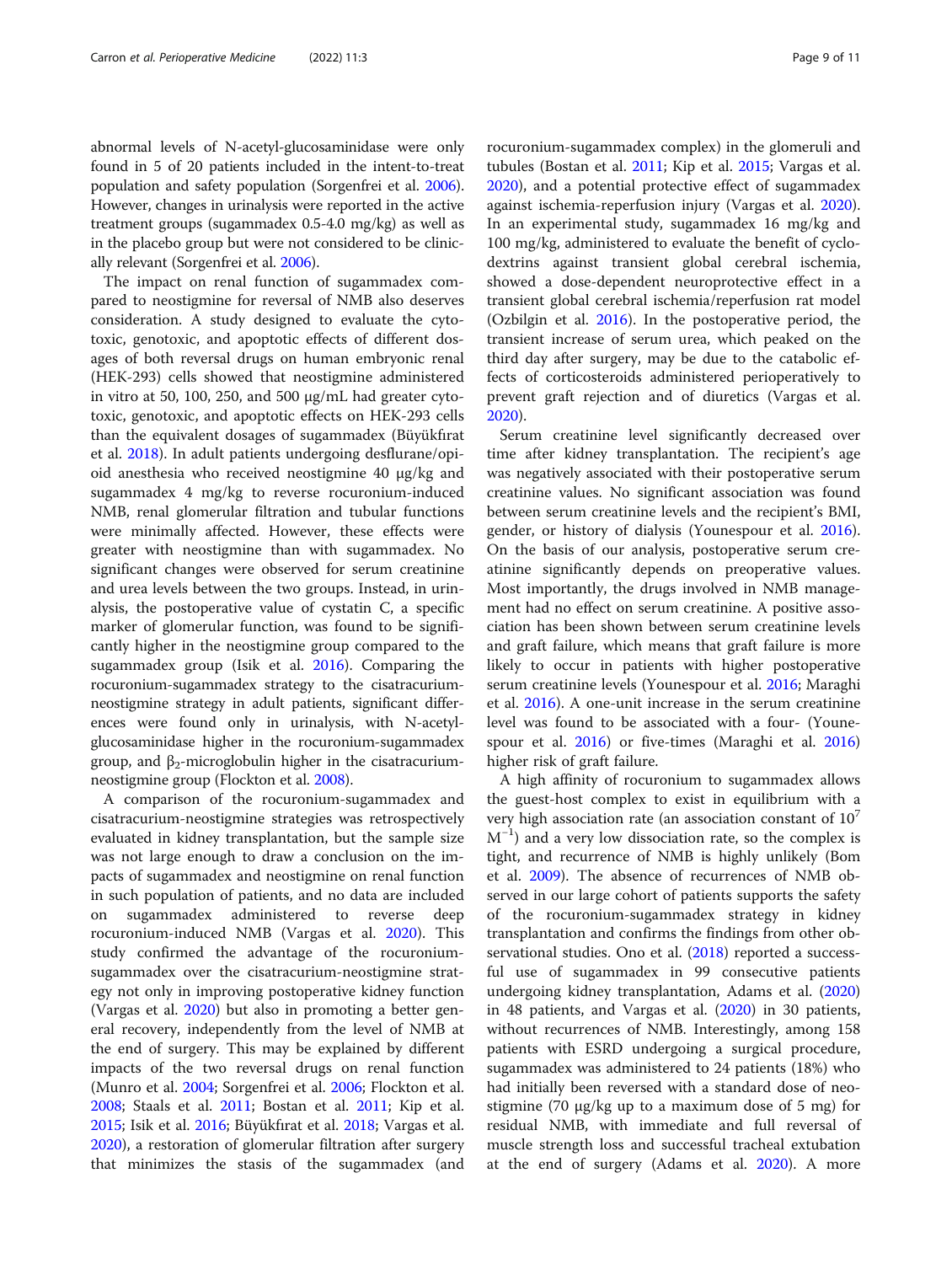<span id="page-9-0"></span>favorable recovery after sugammadex compared to neostigmine is supported by the literature. Recovery to TOFR > 1.0 is recommended when acceleromyography is used (Eikermann et al. [2007\)](#page-10-0). Although TOFR  $\geq 0.9$ indicates adequate recovery from NMB, it does not necessarily mean that neuromuscular function has returned to normal and may increase the risk of upper airway obstruction, hypoventilation, hypoxia, and other postoperative respiratory complications (Eikermann et al. [2007;](#page-10-0) Blobner et al. 2020). Tracheal extubation in patients with TOFR > 0.95 has been shown to reduce the adjusted risk of postoperative pulmonary complications compared to extubation at TOFR > 0.9 (Blobner et al. 2020). Both quantitative monitoring of neuromuscular function and an appropriate dosage of reversal drug titrated to the level of NMB concur with a full reversal (TOFR  $\geq$  1.0) and an improvement of patient outcomes (Eikermann et al. [2007;](#page-10-0) Blobner et al. 2020). Compared to neostigmine, sugammadex has been associated with lower risk of postoperative complications (Carron M, Baratto F [2016](#page-10-0)) and a better recovery profile that allows faster discharge from the operating theater and PACU (Carron et al. [2020\)](#page-10-0) and reduced risk of ICU admission (Carron M, Baratto F [2016\)](#page-10-0).

This study has some limitations. First, it is not a randomized controlled study and therefore has the drawbacks of all observational studies. The evidence of noninferiority may warrant a specific prospective, randomized clinical trial. Second, the temporal factor may be a potential bias, even if the majority of patients were recruited close to the change in strategy for NMB management and no changes in the surgical team or perioperative care were adopted in the study period. Third, we were unable to compare the exact values of TOFR  $\geq$  0.90 before extubation, which might cause an unmatched level of recovery after reversal of neuromuscular block at the time of extubation between the two study groups. Fourth, more specific markers (e.g., cystatin C, N-acetyl-glucosaminidase,  $α_1$ -microglobulin, β<sub>2</sub>microglobulin) were not available for a targeted analysis of postoperative renal function.

In conclusion, sugammadex should be considered for reversal of rocuronium-induced NMB in patients undergoing kidney transplantation.

#### Abbreviations

aOR: Adjusted odds ratio; BMI: Body mass index; CC: Correlation coefficient; CrCl: Creatinine clearance; DBP: Diastolic arterial blood pressures; EC: Estimate coefficient; eGFR: Estimated glomerular filtration rate; ESRD: End-stage renal disease; HR: Heart rate; ICU: Intensive care unit; NMB: Neuromuscular block; NMBA: Neuromuscular block agent; NRS: Numeric rating scale; PACU: Postanesthesia care unit; PaCO<sub>2</sub>: Arterial partial pressures of carbon dioxide; PaO<sub>2</sub>: Arterial partial pressures of oxygen; PONV: Postoperative nausea and vomiting; SaO<sub>2</sub>: Peripheral arterial blood oxygen saturation; SBP: Systolic arterial blood pressure; SE: Standard error; STROBE: STrengthening the Reporting of Observational studies in Epidemiology; TOFR: Train-of-four ratio

#### Acknowledgements

Not applicable

#### Authors' contributions

CM: conceptualization, methodology, investigation, data curation, formal analysis, validation, writing—original draft preparation, and writing—review and editing, final approval. AG, PE: conceptualization, methodology, investigation, data curation, formal analysis, validation, and writing—review and editing, final approval. DCA, FP, LF, SM, DBC, DBM, NF, SC, FL, NP: methodology, formal analysis, validation, and writing—review and editing, final approval. All authors read and approved the final manuscript.

#### Funding

Not applicable

#### Availability of data and materials

The datasets used and analyzed during the current study are available from the corresponding author on reasonable request.

#### Declarations

#### Ethics approval and consent to participate

This retrospective observational study was approved by Institutional Review Board (Ethics Committee in Clinical Research-CESC of Padova, Italy, prot.n.42587, 16 July 2020), which waived the requirement to obtain patients' written informed consent.

#### Consent for publication

Not applicable

#### Competing interests

CM has received payments for lectures from Merck Sharp & Dohme (MSD), Italy. Other authors have no interests to disclose regarding this study.

#### Author details

<sup>1</sup>Department of Medicine, DIMED, Section of Anesthesiology and Intensive Care, University of Padova, Via V. Gallucci, 13, 35121 Padova, Italy. <sup>2</sup>Institute of Anesthesia and Intensive Care, Azienda Ospedale Università Padova, Via Giustiniani 2, 35128 Padova, Italy. <sup>3</sup>Department of Anesthesia and Intensive Care, Ca' Foncello Treviso Regional Hospital, Piazzale Ospedale 1, 31100 Treviso, Italy. <sup>4</sup> Department of Surgical, Oncological and Gastroenterological Sciences, Kidney and Pancreas Transplantation Unit, University of Padova, Via Giustiniani 2, 35128 Padova, Italy. <sup>5</sup>Kidney and Pancreas Transplantation Unit Azienda Ospedale Università Padova, Via Giustiniani 2, 35128 Padova, Italy.

#### Received: 22 February 2021 Accepted: 18 November 2021 Published online: 13 January 2022

#### References

- Adams DR, Tollinche LE, Yeoh CB, Artman J, Mehta M, Phillips D, et al. Short-term safety and effectiveness of sugammadex for surgical patients with end-stage renal disease: a two-centre retrospective study. Anaesthesia. 2020;75(3):348– 52. [https://doi.org/10.1111/anae.14914.](https://doi.org/10.1111/anae.14914)
- Arslantas R, Cevik BE. Retrospective investigation of grafted kidney function after reversal of neuromuscular blockade using neostigmine or sugammadex. Transplant Proc. 2019;51(7):2265–7. [https://doi.org/10.1016/j.transproceed.201](https://doi.org/10.1016/j.transproceed.2019.03.051) [9.03.051.](https://doi.org/10.1016/j.transproceed.2019.03.051)
- Blobner M, Hunter JM, Meistelman C, Hoeft A, Hollmann MW, Kirmeier E, et al. Use of a train-of-four ratio of 0.95 versus 0.9 for tracheal extubation: an exploratory analysis of POPULAR data. Br J Anaesth. 2020;124(1):63–72. <https://doi.org/10.1016/j.bja.2019.08.023>.
- Bom A, Hope F, Rutherford S, Thomson K. Preclinical pharmacology of sugammadex. J Crit Care. 2009;24(1):29–35. [https://doi.org/10.1016/j.jcrc.2](https://doi.org/10.1016/j.jcrc.2008.10.010) [008.10.010](https://doi.org/10.1016/j.jcrc.2008.10.010).
- Bostan H, Kalkan Y, Tomak Y, Tumkaya L, Altuner D, Yılmaz A, et al. Reversal of rocuronium-induced neuromuscular block with sugammadex and resulting histopathological effects in rat kidneys. Ren Fail. 2011;33(10):1019–24. [https://](https://doi.org/10.3109/0886022X.2011.618972) [doi.org/10.3109/0886022X.2011.618972.](https://doi.org/10.3109/0886022X.2011.618972)
- Brull SJ, Kopman AF. Current status of neuromuscular reversal and monitoring: challenges and opportunities. Anesthesiology. 2017;126(1):173–90. [https://doi.](https://doi.org/10.1097/ALN.0000000000001409) [org/10.1097/ALN.0000000000001409.](https://doi.org/10.1097/ALN.0000000000001409)